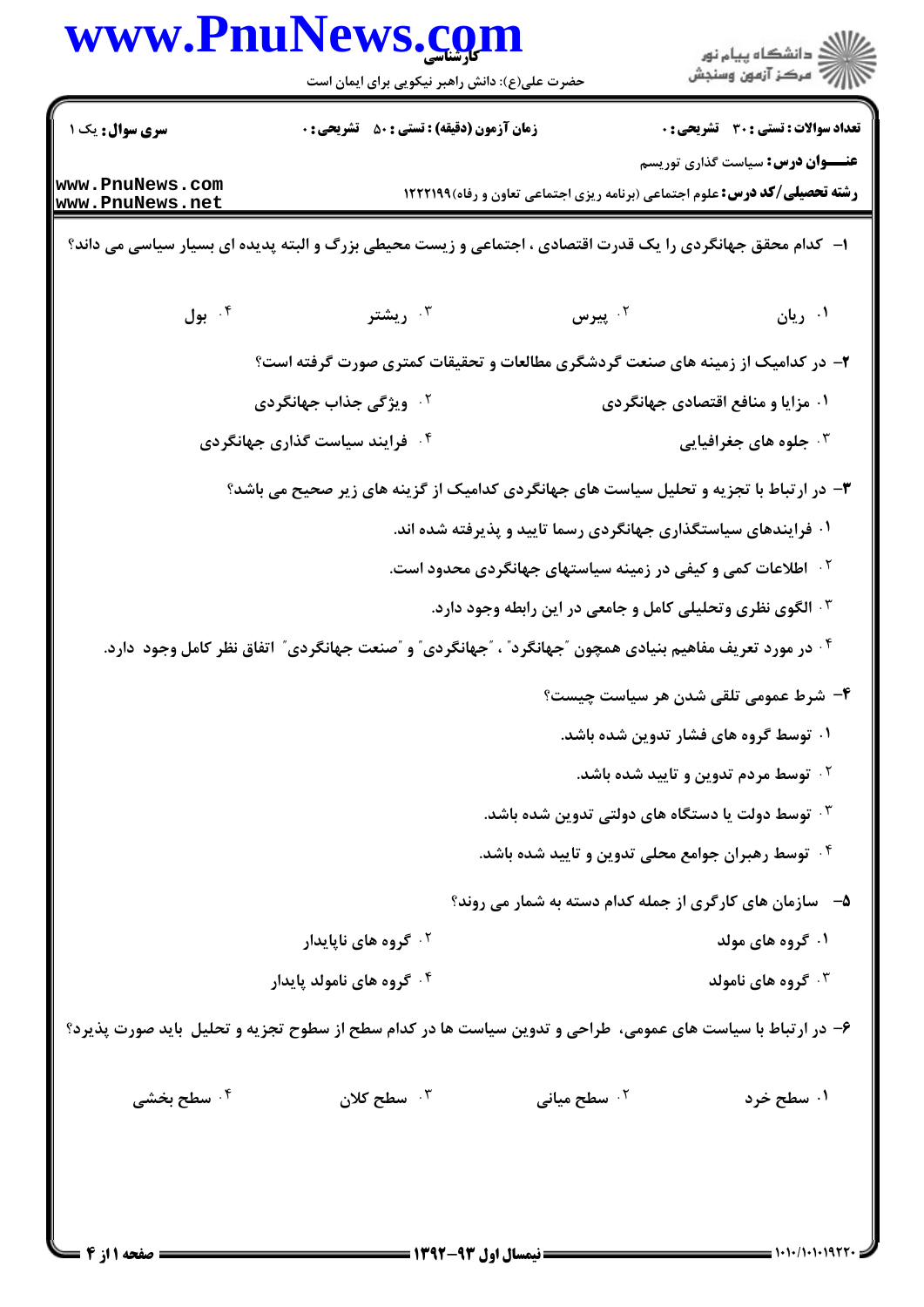|                                    | www.PnuNews.com<br>حضرت علی(ع): دانش راهبر نیکویی برای ایمان است                                                |                                                                                   | ڪ دانشڪاه پيام نور<br>پ <sup>ر</sup> مرڪز آزمون وسنڊش |
|------------------------------------|-----------------------------------------------------------------------------------------------------------------|-----------------------------------------------------------------------------------|-------------------------------------------------------|
| <b>سری سوال : ۱ یک</b>             | <b>زمان آزمون (دقیقه) : تستی : 50 ٪ تشریحی : 0</b>                                                              |                                                                                   | <b>تعداد سوالات : تستی : 30 ٪ تشریحی : 0</b>          |
| www.PnuNews.com<br>www.PnuNews.net |                                                                                                                 | <b>رشته تحصیلی/کد درس:</b> علوم اجتماعی (برنامه ریزی اجتماعی تعاون و رفاه)1۲۲۲۱۹۹ | <b>عنـــوان درس:</b> سیاست گذاری توریسم               |
|                                    | ۷– اگر گفته شود فرد الف علیرغم مخالفت و نافرمانی فرد ب اهداف خود را به دست می آورد به کدام شکل قدرت اشاره شده   |                                                                                   | است؟                                                  |
| ۰۴ نفوذ                            | ۰۳ زور                                                                                                          | ۰۲ دخالت                                                                          | ۰۱ اجبار                                              |
|                                    |                                                                                                                 | ۸– کدامیک از قوانین اصول نهادینه شده از نوع۔ تلویحی و غیررسمی می باشد؟            |                                                       |
| ۰۴ مقررات                          | نوهنگ سازمانی $\cdot^{\mathtt{w}}$                                                                              | ۰ <sup>۲</sup> قوانین                                                             | ۰۱ قانون اساسی                                        |
|                                    | ۹– کدام دیدگاه غیرنهادی سیاست های عمومی ًمعتقد است که نیروهای خرد اجتماعی بر نظام اجتماعی تاثیر می گذارند؟      |                                                                                   |                                                       |
| ۰ <sup>۴</sup> ابزار گرایی         | ۰ <sup>۳</sup> مطلوبیت گرایی                                                                                    | <sup>۲.</sup> کاهش گرایی                                                          | ۰۱ بافت گرایی                                         |
|                                    | ۱۰- درکدامیک از کشورهای زیر به هنگام ایجاد سازمانها و سازوکارهای جدید برای نهادینه کردن همکاری میان دولت و بخش  | خصوصی علاوه بر سایر اقدامات، توافقنامه ای نیز تهیه و تنظیم می شود؟                |                                                       |
| ۰ <sup>۴</sup> امریکا              | ا ژاپن $\cdot$                                                                                                  | ۰ <sup>۲</sup> قبرس                                                               | ۰۱ يونان                                              |
|                                    | 11– از نظر چه کسی ، این ارزشهاست که سرانجام ترتیب اولویتهای حکومتها را تعیین می کند و نحوه بهره برداری از منابع | موجود را در راستای منافع عمومی مشخص می سازد؟                                      |                                                       |
| ۰۴ لوی $\cdot$                     | هنينگ $\cdot$                                                                                                   | <sup>7.</sup> ليند بلوم                                                           | ۰۱ سیمنز                                              |
|                                    | 12- نظامی از باورهای اجتماعی که برطرز تفکر ما اثری عمیق بر جای می گذارد ، چه نامیده می شود؟                     |                                                                                   |                                                       |
| ۰۴ آرمان                           | ۰ <sup>۳</sup> دیدگاه                                                                                           | ۰ <sup>۲</sup> ايدئولوژي                                                          | ۰۱ ارزش                                               |
|                                    | ۱۳- کدام دوره قرن بیستم میلادی را باید دوره عقب نشینی دولتهای مرکزی در غرب آز مداخله و مشارکت در بسیاری از      | عرصه های اقتصادی ، اجتماعی و فرهنگی دانست؟                                        |                                                       |
| $19\lambda$ ۰ دهه ۱۹۸۰             | . دهه ۱۹۷۰ $\cdot$                                                                                              | <sup>۲</sup> ۰ دهه ۱۹۵۰                                                           | ۰۱ دهه ۱۹۴۰                                           |
|                                    | ۱۴– تنها گروهی که تا دهه ۱۹۶۰ میلادی در قالب گروههای ذینفع در فرایند سیاستگذاری جهانگردی فعالیت می کرده کدام    |                                                                                   | است؟                                                  |
|                                    | ۰ <sup>۲</sup> شرکتهای منفرد                                                                                    |                                                                                   | ۰۱ گروه های مصرف کننده                                |
|                                    | ۰۴ گروههای حامی محیط زیست                                                                                       |                                                                                   | اتحادیه های تجاری $\cdot^{\intercal}$                 |
|                                    |                                                                                                                 |                                                                                   |                                                       |
|                                    | ۱۵– درکدامیک از گروه های ذینفع ، منافع مشترک اعضای گروه ، تعیین کننده بقای گروه است؟                            |                                                                                   |                                                       |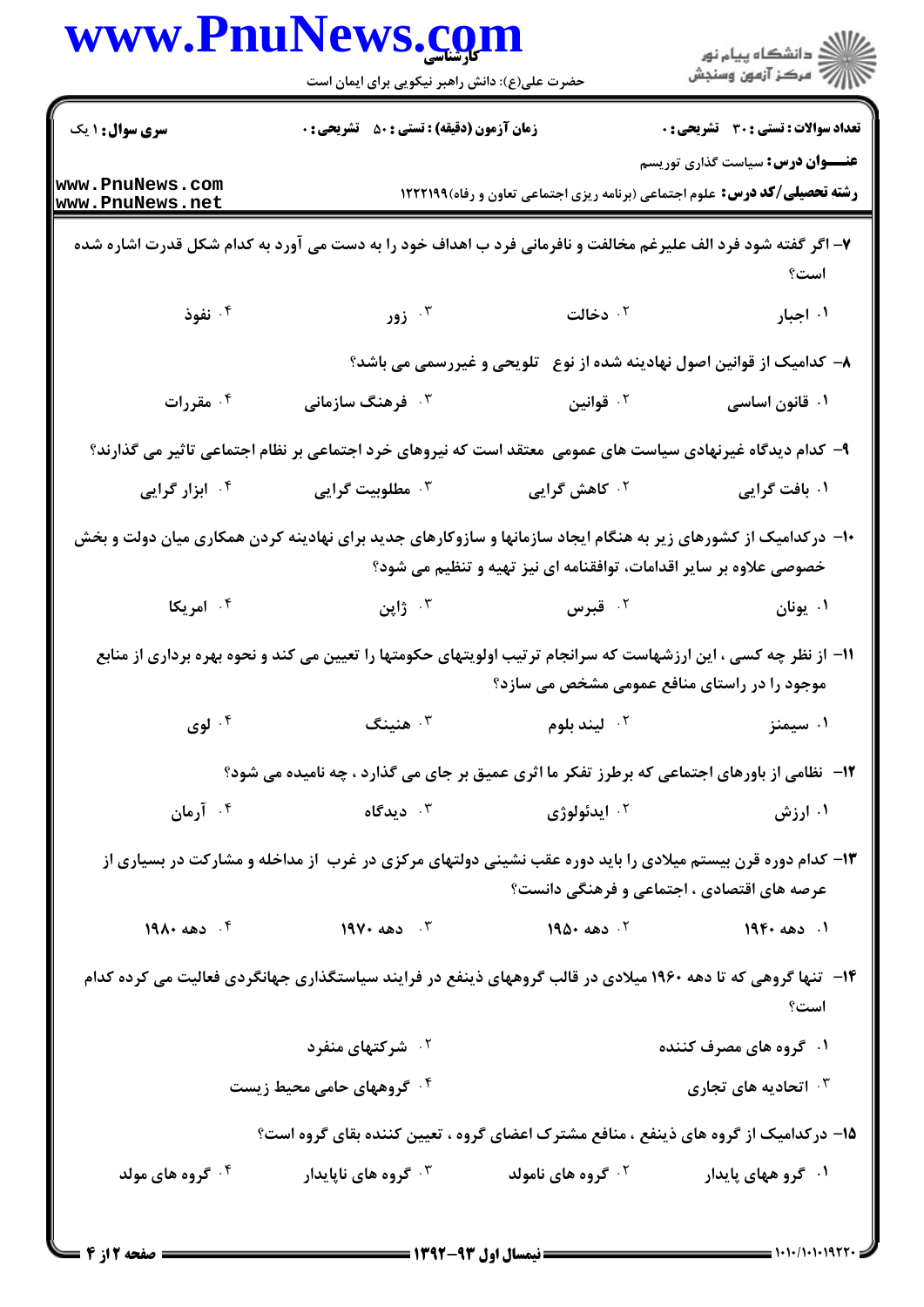|                                        | www.PnuNews.com<br>حضرت علی(ع): دانش راهبر نیکویی برای ایمان است                                                   |                                                                                                                 |                                              |
|----------------------------------------|--------------------------------------------------------------------------------------------------------------------|-----------------------------------------------------------------------------------------------------------------|----------------------------------------------|
| <b>سری سوال : ۱ یک</b>                 | <b>زمان آزمون (دقیقه) : تستی : 50 ٪ تشریحی : 0</b>                                                                 |                                                                                                                 | <b>تعداد سوالات : تستی : 30 ٪ تشریحی : 0</b> |
| www.PnuNews.com<br>www.PnuNews.net     |                                                                                                                    | <b>رشته تحصیلی/کد درس:</b> علوم اجتماعی (برنامه ریزی اجتماعی تعاون و رفاه)۱۲۲۲۱۹۹                               | <b>عنـــوان درس:</b> سیاست گذاری توریسم      |
|                                        | ۱۶– از نظر کدام محقق تقویت بخش خصوصی از سوی دولت ناگزیر به ظهور پدیده ارباب محوری منجر خواهد شد؟                   |                                                                                                                 |                                              |
|                                        |                                                                                                                    | ۰۲ کريک د مخالف کې د کارونکو کې د کارونکو کې د کارونکو کې د کارونکو کې د کارونکو کارونکو کې د کارونکو کارونکو ک | ۰۱ لیندبلوم                                  |
|                                        | ۱۷– نقش کدام یک از گرو ههای ذینفع در فرایند سیاستگذاری جهانگردی در دو سطح بین المللی و ملی درحال افزایش است و      | به تدریج به جزئی اصلی در فرایند سیاستگذاری تبدیل می شوند؟                                                       |                                              |
|                                        | <sup>۲.</sup> نهادهای آموزشی نظیر دانشگاه ها                                                                       |                                                                                                                 | ۰۱ سازمانهای حامی محیط زیست                  |
|                                        | <sup>۴ .</sup> سازمانهای حامی حقوق کودکان                                                                          |                                                                                                                 | ۰۳ بخش تجاری نظیر هتل داری                   |
|                                        | ۱۸– فرایندی که طی آن یک گروه ذینفع به ساختارهای رسمی سیاستگذاری می پیوندد چه نامیده می شود؟                        |                                                                                                                 |                                              |
| ۰۴ فرايند تلفيق                        | ۰۳ فرایند مشارکت                                                                                                   | ۰ <sup>۲</sup> فرایند وابستگی                                                                                   | ۰۱ فرایند همیاری                             |
|                                        |                                                                                                                    | ۱۹- کدام یک از گزینه های زیر در مورد "شبکه های موضوعی" صادق است؟                                                |                                              |
|                                        |                                                                                                                    | ۰۱ شبکه های موضوعی برای مدت زمان طولانی تشکیل شده و فعالیت می کنند.                                             |                                              |
|                                        |                                                                                                                    | <sup>۲</sup> ۰ شبکه های موضوعی فاقد مراکز کنترل تثبیت شده هستند.                                                |                                              |
|                                        | ۰ <sup>۳ .</sup> درک مفهوم شبکه های موضوعی به درک نحوه شکل گیری سیاستها و بویژه تعیین اولویتها کمک چندانی نمی کند. |                                                                                                                 |                                              |
|                                        |                                                                                                                    | ۰۴ شبکه های موضوعی معمولا از سیاست خاصی حمایت و جانبداری نمی کنند.                                              |                                              |
|                                        | ۲۰– در کدام یک از دیدگاههای قدرت مورد نظر لوکس بر تصمیم گیری ، تعارض و رفتار قابل مشاهده تاکید می شود؟             |                                                                                                                 |                                              |
| دیدگاه چند بعدی $\cdot^{\mathfrak{c}}$ | دیدگاه سه بعدی $\cdot^{\mathtt{v}}$                                                                                | دیدگاه دو بعدی $\cdot$ ۲                                                                                        | ۰۱ دیدگاه یک بعدی                            |
|                                        | ۲۱– از نظر مایکل گروه های ذینفع در امر سیاست گذاری با استفاده ازکدام دستور کار ً در صدد تحمیل نظرات خود ًبه حکومت  |                                                                                                                 | و مردم هستند؟                                |
| ۰۴ دستورکار عملی                       | دستورکار حرفه ای $\cdot^{\mathsf{\tau}}$                                                                           | ۰ <sup>۲</sup> دستورکار دولتی                                                                                   | ۰۱ دستورکار مردمی                            |
|                                        | ۲۲- از نظر کریک تقویت بخش خصوصی از سوی دولت به ظهور چه پدیده ای منجر می شود؟                                       |                                                                                                                 |                                              |
|                                        | ۰ <sup>۲</sup> مردم سالاری                                                                                         |                                                                                                                 | ۰۱ ارباب محوری                               |
|                                        | ۰۴ تاچریسم                                                                                                         |                                                                                                                 | ۰ <sup>۳</sup> سوسیال دموکراسی               |
|                                        |                                                                                                                    |                                                                                                                 | <b>۲۳</b> - مفهوم کثرت گرایی کدام است؟       |
|                                        | <sup>۲ .</sup> انباشتگی قدرت در یک جامعه                                                                           |                                                                                                                 | ۰۱ توزیع نسبی قدرت در یک جامعه               |
|                                        | ۰۴ انباشتگی ثروت در یک جامعه                                                                                       |                                                                                                                 | <b>۰۳ توزیع نسبی ثروت در یک جامعه</b>        |
|                                        |                                                                                                                    |                                                                                                                 |                                              |